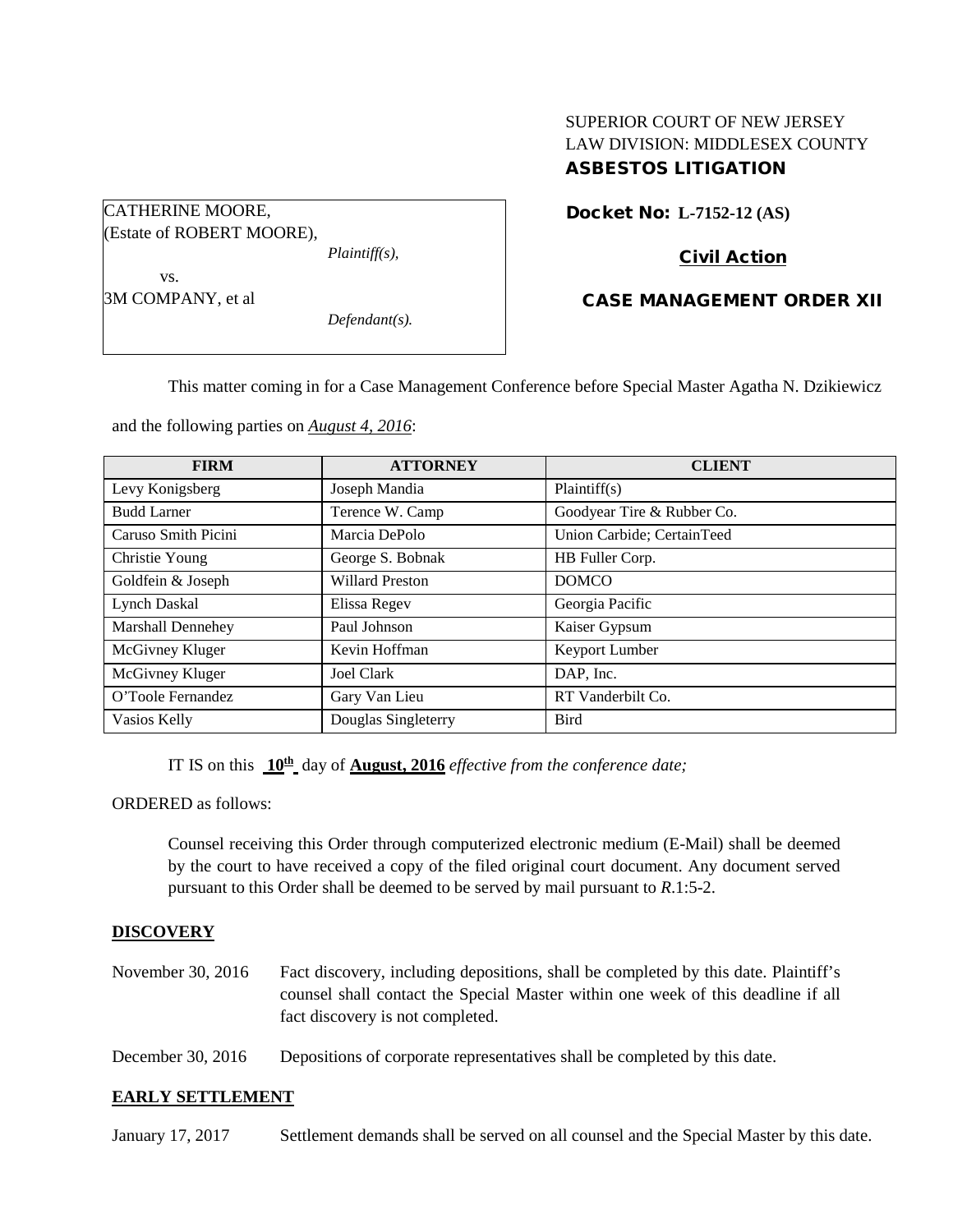### **SUMMARY JUDGMENT MOTION PRACTICE**

| January 20, 2017   | Plaintiff's counsel shall advise, in writing, of intent not to oppose motions by this date. |
|--------------------|---------------------------------------------------------------------------------------------|
| February $3, 2017$ | Summary judgment motions shall be filed no later than this date.                            |
| March 3, 2017      | Last return date for summary judgment motions.                                              |

#### **MEDICAL DEFENSE**

- January 31, 2017 Plaintiff shall serve medical expert reports by this date.
- April 7, 2017 Defendants shall identify its medical experts and serve medical expert reports, if any, by this date. **In addition, defendants shall notify plaintiff's counsel (as well as all counsel of record) of a joinder in an expert medical defense by this date.**

#### **LIABILITY EXPERT REPORTS**

January 31, 2017 Plaintiff shall identify its liability experts and serve liability expert reports or a certified expert statement by this date or waive any opportunity to rely on liability expert testimony.

April 7, 2017 Defendants shall identify its liability experts and serve liability expert reports, if any, by this date or waive any opportunity to rely on liability expert testimony.

#### **ECONOMIST EXPERT REPORTS**

- January 31, 2017 Plaintiff shall identify its expert economists and serve expert economist report(s), if any, by this date or waive any opportunity to rely on economic expert testimony.
- April 7, 2017 Defendants shall identify its expert economists and serve expert economist report(s), if any, by this date or waive any opportunity to rely on economic expert testimony.

### **EXPERT DEPOSITIONS**

May 5, 2017 Expert depositions shall be completed by this date. To the extent that plaintiff and defendant generic experts have been deposed before, the parties seeking that deposition in this case must file an application before the Special Master and demonstrate the necessity for that deposition. To the extent possible, documents requested in a deposition notice directed to an expert shall be produced three days in advance of the expert deposition. The expert shall not be required to produce documents that are readily accessible in the public domain.

### **PRE-TRIAL AND TRIAL**

| February 15, 2017 |  |  | The settlement conference previously scheduled on this date is <b>cancelled</b> . |
|-------------------|--|--|-----------------------------------------------------------------------------------|
|-------------------|--|--|-----------------------------------------------------------------------------------|

\_\_\_\_\_\_\_\_\_\_\_\_\_\_\_\_\_\_\_\_\_\_\_\_\_\_\_\_\_\_\_\_\_\_\_\_\_\_\_\_\_\_\_\_\_\_\_\_\_\_\_\_\_\_\_\_\_\_\_\_\_\_\_\_\_\_\_\_\_\_\_\_\_\_\_\_\_\_\_\_\_\_\_\_\_\_\_\_\_\_\_\_\_\_\_\_\_\_\_\_\_\_\_\_\_\_\_\_\_\_